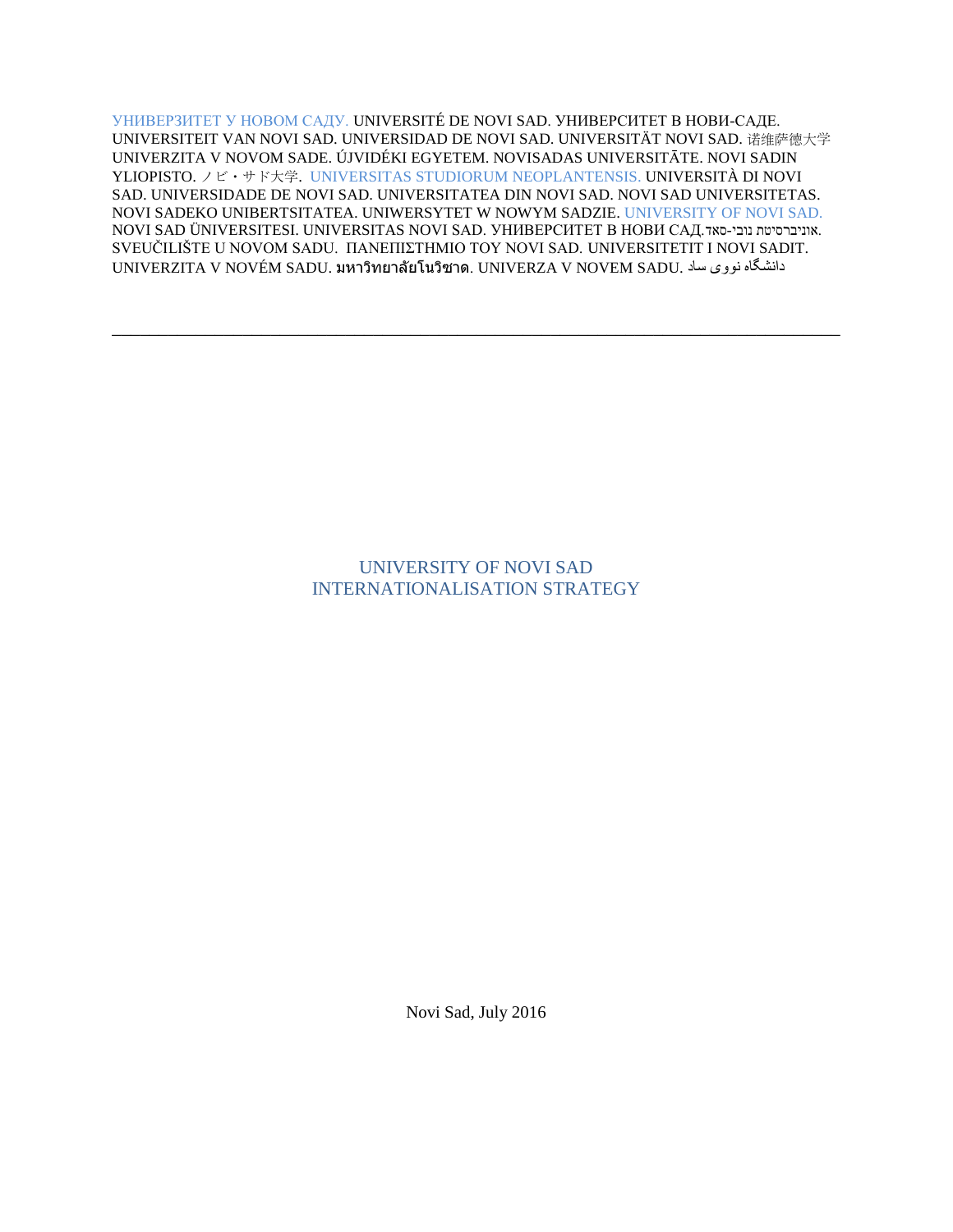According to Article 16 and Article 73, Paragraph 1, Items 1 and 39 of the Statute of the University of Novi Sad, the Senate of the University of Novi Sad, at the session held on 12 July 2016, unanimously adopts

# UNIVERSITY OF NOVI SAD INTERNATIONALISATION STRATEGY

- 1. Defining the concept and meaning of internationalisation
- 2. Strategic orientations of the University of Novi Sad
- 3. Strategic objectives of the University of Novi Sad
	- 3.1. In the domain of science
		- 3.2. In the domain of higher education
	- 3.3. In the domain of knowledge and technology transfer
- 4. Strategic positioning
	- 4.1. Regional positioning
	- 4.2. Positioning in Europe
	- 4.3. Global positioning
- 5. International cooperation
	- 5.1. Priorities
		- 5.2. Bilateral agreements on cooperation
		- 5.3. Strategic partnerships
		- 5.4. Multilateral agreements on cooperation
		- 5.5. Networking with foreign institutions, international organisations and associations
		- 5.6. Participation in mobility programmes of the European Union
	- 5.7. Participation in mobility programmes of states, international organisations and associations, outside of the European Union
- 6. Action plan for the internationalisation of the University of Novi Sad
- 7. Centre for internationalisation of the University of Novi Sad
- 8. Office for international relations and internationalisation of the University of Novi Sad

#### 1. Defining the concept and meaning of internationalisation

Internationalisation is a process of introducing international, intercultural and supranational elements into university teaching, research, and associated activities, for the purpose of a more comprehensive university involvement in the regional, European and global trends in the fields of science, higher education and knowledge transfer.

Internationalisation is a reciprocal process. While it endorses the increasing awareness and acknowledgement of foreign values, standards and accomplishments, it also presents one's own system of values and results in different domains, creating conditions for those to be recognised and accepted abroad.

Internationalisation is acheived through the scientific and educational interaction, which, to a lesser or greater extent, leads towards acquiring foreign national and/or foreign international accomplishments and standards. Under such circumstances, it is necessary to clearly define strategic orientations and strike a balance between the need to appropriately include the university into contemporary trends and the need to achieve other interests of the academic community and the society as a whole.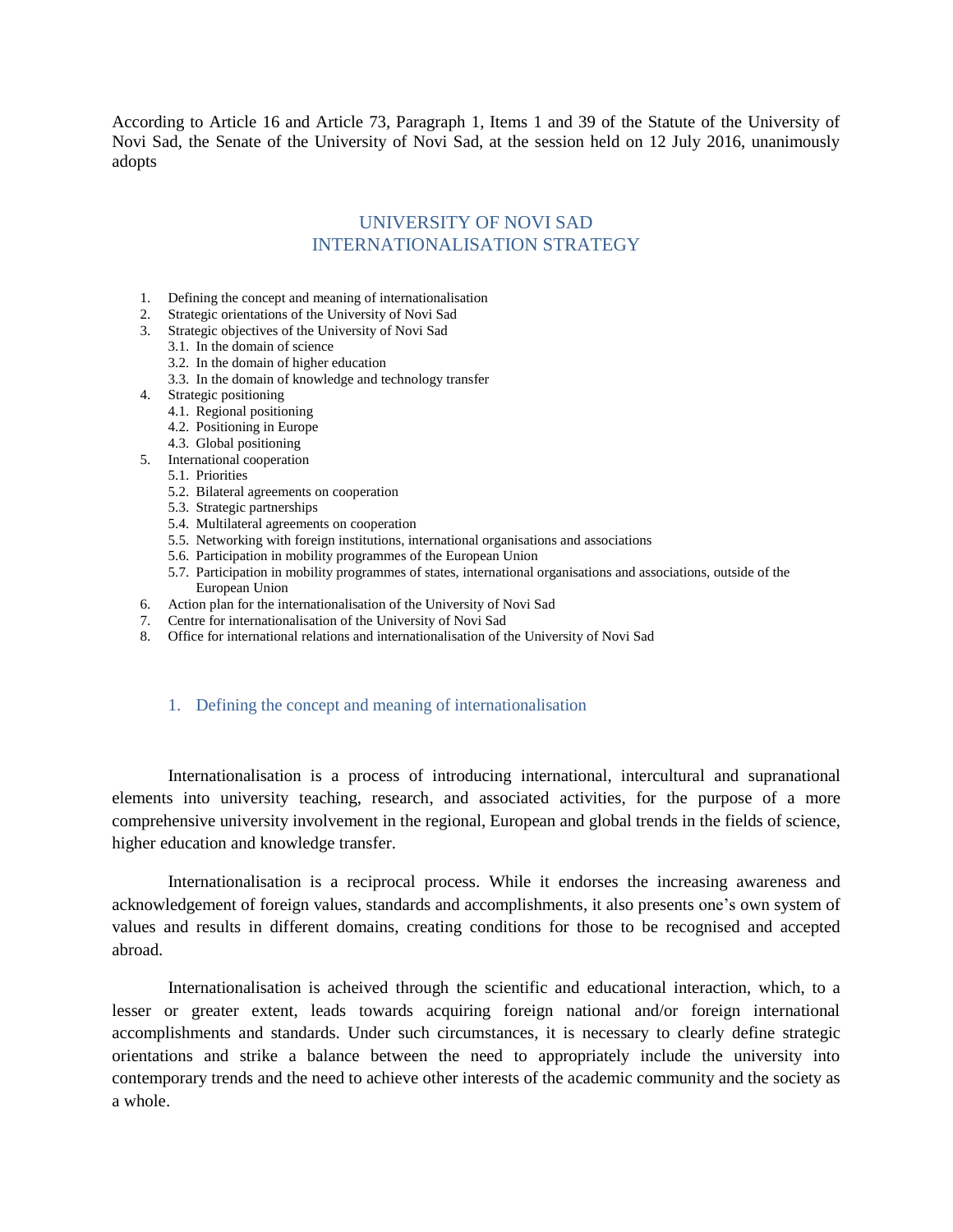### 2. Strategic orientations of the University of Novi Sad

The academic community of the University of Novi Sad, which comprises more than 50,000 students and 5,000 staff, at 14 faculties and 2 scientific institutes, in four cities of Central Europe, shapes its own future alongside other scientific and educational institutions belonging to the European Higher Education Area, but is equally open towards collaboration with institutions situated in other parts of the world.

The University of Novi Sad fulfills its mission in the domain of science, education and knowledge transfer in accordance with the system of values generally accepted in developed European countries and applies the academic standards set out in international agreements signed and ratified by the Republic of Serbia.

By implementing unique European standards and acting in accordance with good and commonly adopted practices of the European countries, the University of Novi Sad removes obstacles that prevent or hinder the exchange of information, ideas, knowledge, people and resources in the European Higher Education and Research Area and thus confirms its inclination towards being an open European university. To this end however, the starting point, as a matter of principle, needs to be the fully respected fact of the University of Novi Sad being a public institution founded by the state, obliged to tend to the national interests in the field of higher education, science and knowledge transfer and to act in full accordance with the strategic documents and regulations enacted in the Republic of Serbia.

The University of Novi Sad has endorsed openness and cooperation in good faith that other institutions, which are advocating internationalisation, will act in accordance with the principles of mutual appreciation, equality and disapproval of any form of academic dominance.

#### 3. Strategic objectives of the University of Novi Sad

3.1.In the domain of science

Strategic objectives in the domain of science are:

- introducing modern and commonly accepted standards of scientific work that are in place in developed countries;

- establishing broader cooperation with leading scientific institutions across the world;

- establishing extensive collaboration with scientists from other coutries who are acheiving outstanding results in their fields of expertise;

- creating conditions to include a larger number of emigrants from the territory of the Republic and Serbia and former Yugoslavia, who work in leading institutions worldwide, into scientific and development projects conducted at the University;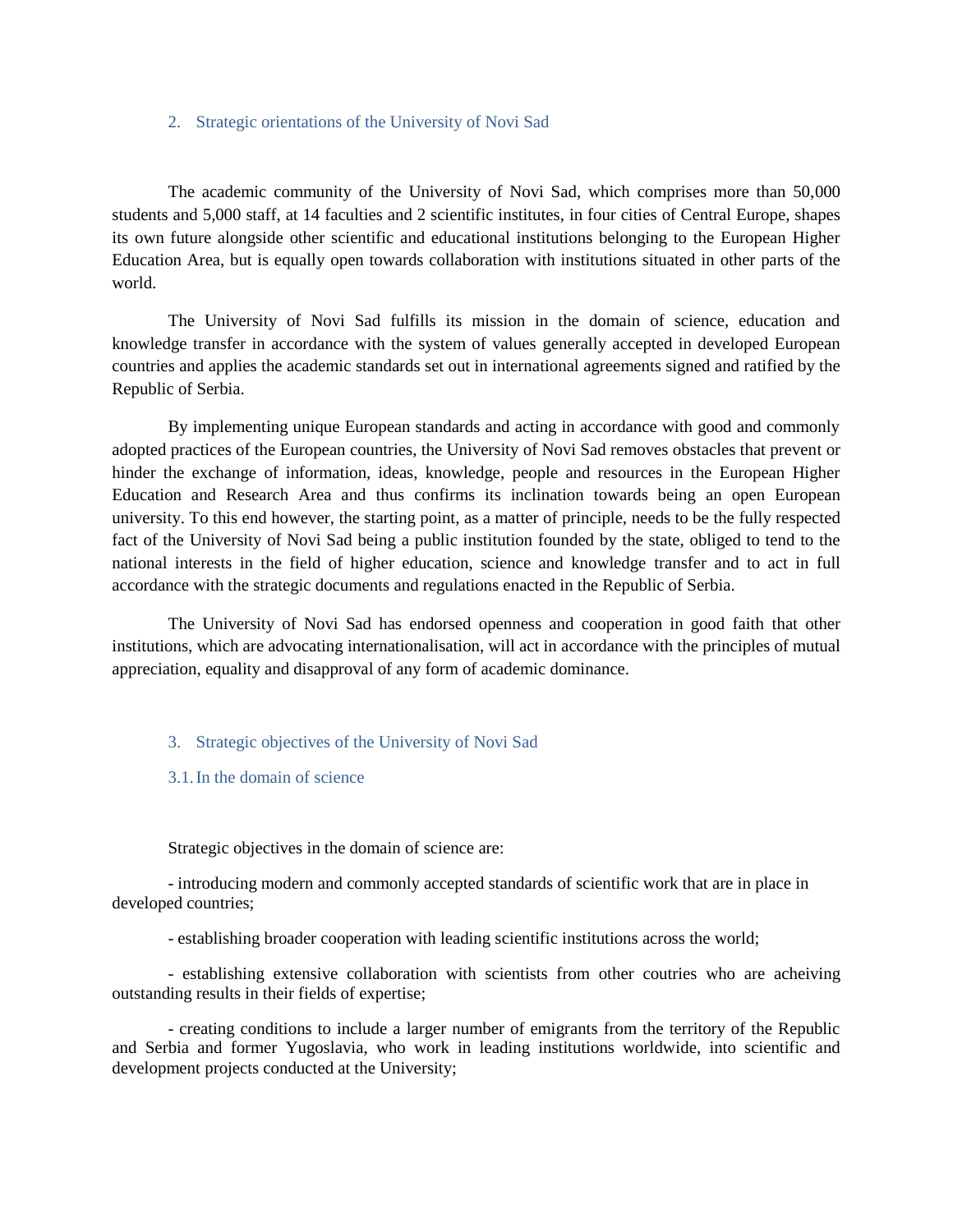- creating conditions to involve a growing number of researchers from the University of Novi Sad in international scientific and development projects;

- creating conditions to ensure that leading scientists of the University of Novi Sad have ample opportunity to present their accomplishments to the international public;

- establishing more efficient exchange of data available to the University of Novi Sad;

- enabling wider and more efficient knowledge and technology transfer in the international framework;

- achieving notable results in a growing number of scientific fields, which will contribute to the University of Novi Sad remaining one of the leading research institutions in the region, becoming one of the leading universities in Europe, recognized worldwide as a forward-looking, high quality, successful scientific institution.

### 3.2.In the domain of higher education

Strategic objectives in the domain of higher education are:

- introducing modern and commonly accepted educational standards that are in place in developed countries;

- delivering innovative study programmes in collaboration with foreign higher education institutions;

- offering more study programmes in foreign languages;

- establishing broader cooperation with leading higher education institutions across the world;

- establishing extensive collaboration with eminent educators from other coutries and involving them in the teaching process as guest professors;

- creating conditions to include a larger number of emigrants from the territory of the Republic and Serbia and former Yugoslavia, who work in leading institutions worldwide, into the educational process carried out at the University;

- creating conditions to involve more members of the University of Novi Sad's teaching staff into the educational process carried out at foreign universities;

- organising, in full measure, the participation of students in international (regional, European, world) competitions, aiming to provide a competent and objective assessment of quality of higher education delivered at the University of Novi Sad within its study programmes.

#### 3.3.In the domain of knowledge and technology transfer

Strategic objectives in the domain of knowledge and technology transfer are: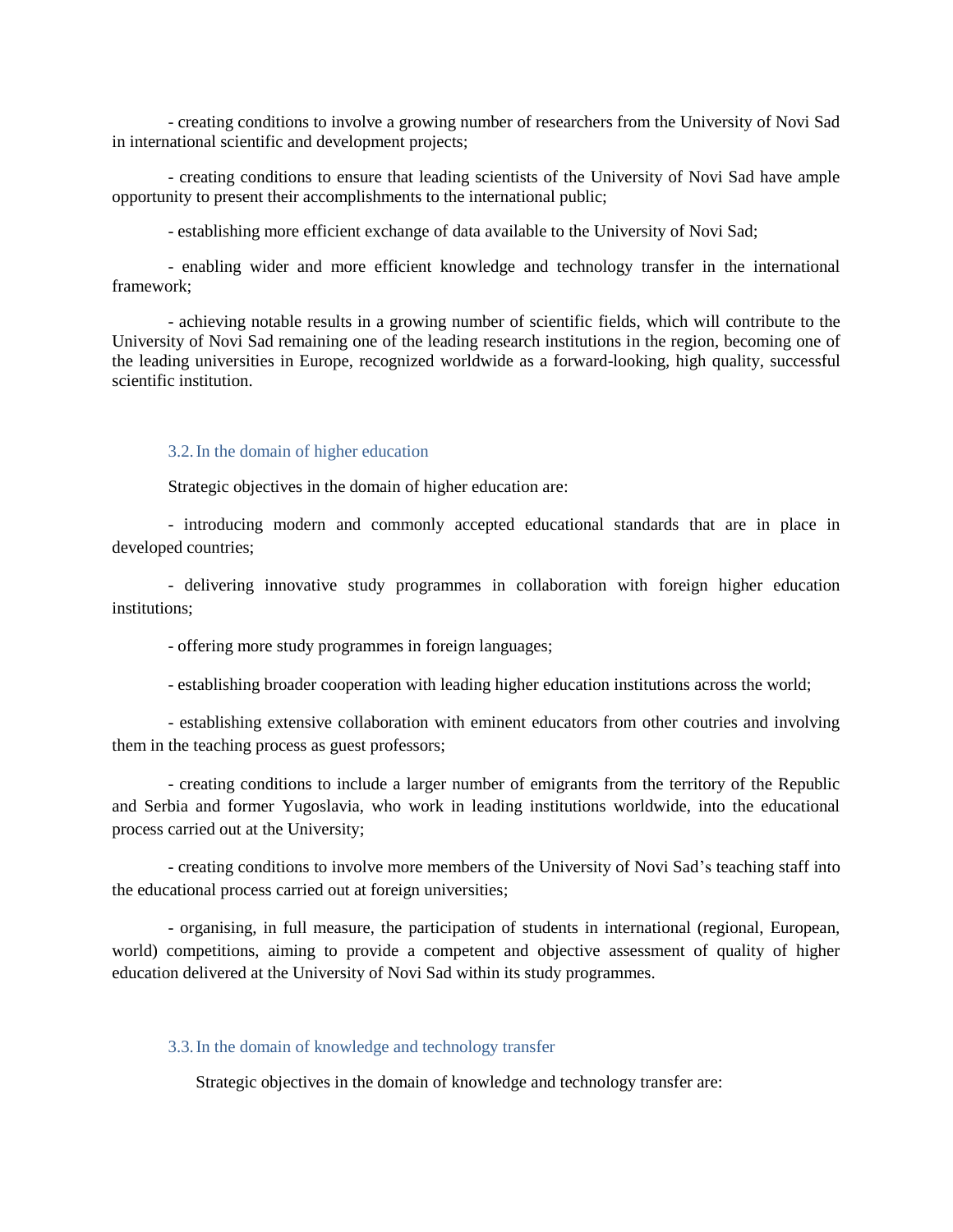- strengthening the innovation potential of the University and its members through broad and intensive cooperation with foreign institutions and associations;
- increasing the visibility of the University of Novi Sad regionally and globally, based on the high level of innovativeness and a large number of start-up and spin-off companies in the field of modern technologies;
- access to information of relevance to the development of new technologies;
- exchange of information of relevance to knowledge and technology transfer;
- active involvement of the University and its companies in international business trends;
- supporting the underdeveloped areas in the region and around the world, through beneficent knowledge and technology transfer.
- 4. Strategic positioning
- 4.1. Regional positioning

The University of Novi Sad has been, for some time now, one of the leading scientific and higher education institutions in the region. One of its strategic objectives is to keep this position permanently. At the same time, the University of Novi Sad, as a public and socially responsible institution, has an obligation to act for the benefit of development of other universities in the region that are in need of support and thus fostering the international reputation of the community it belongs to.

### 4.2. Positioning in Europe

The University of Novi Sad is recognisable in Europe, but not to the extent of its full potential and its acheivements in the fields of science, education and art. One of the strategic priorities is to increase the visibility, renown and reputation of the University and its members in the European Higher Education and Reserach Area. University as a whole, and the faculties and institutes it consists of, need to be actively engaged in relevant associations and networks, and in specific areas, have the leading roles.

#### 4.3. Global positioning

The University of Novi Sad needs to be recognised, valued and known, on a global scale, as an institution that has an active role in the fields of science, education and knowledge transfer. Teachers, researchers and students need to participate more extensively in global (world) scientific and expert conferences. To this end, the aim should be to have the most accomplished members of the academic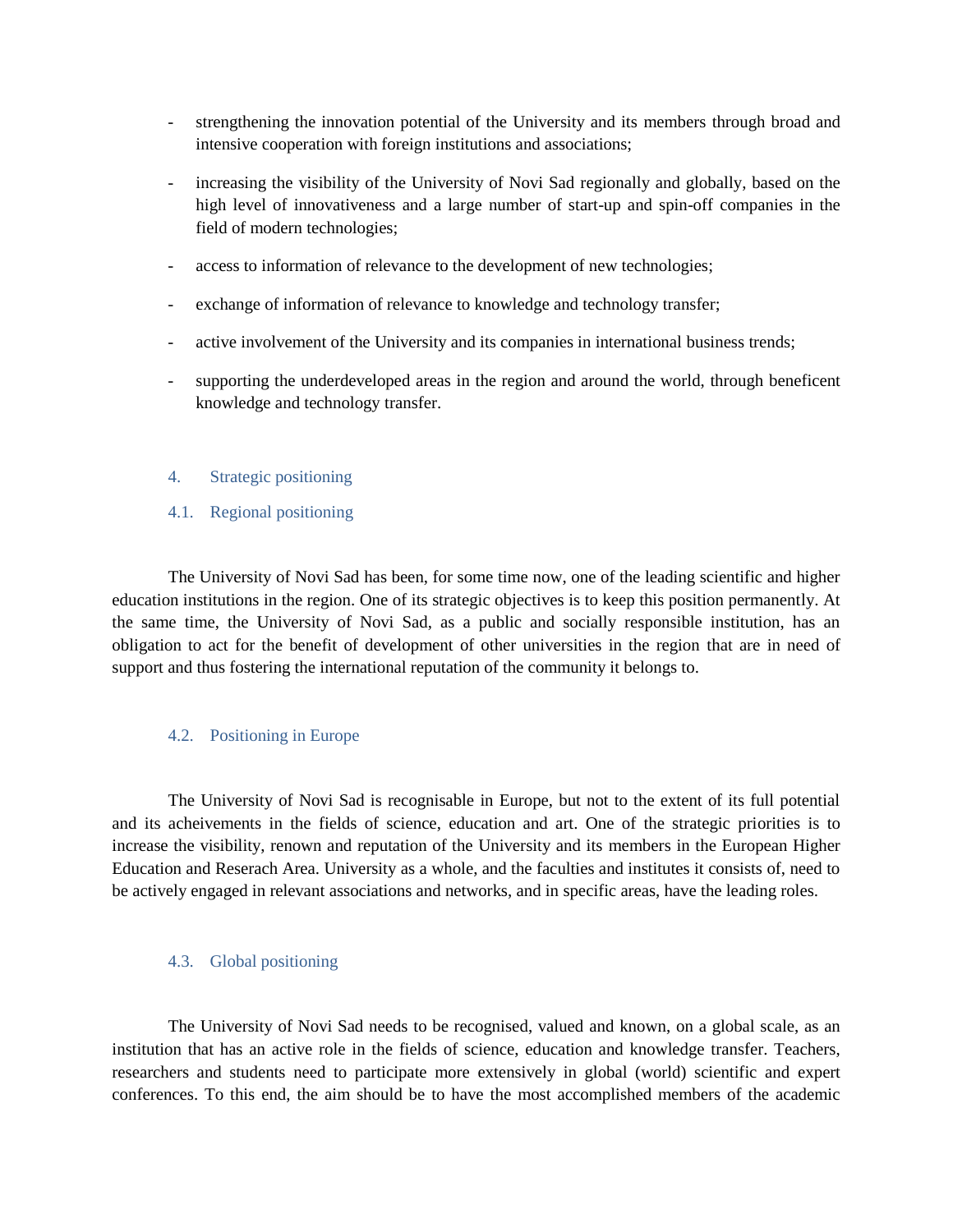community representing the University, with adequate organisational and financial support at their disposal. With regards to available funds and other capabilities, concerted efforts should be made to organise highly ranked world conferences, either independently, or in collaboration with foreign institutions, in the areas where the University and its members achieve notable results.

The University of Novi Sad should give its contribution to the balanced development in the global framework and offer scientific, educational and technical support to individuals and institutions in underdeveloped countries, guided by the experiences and best practices of the most world-renowned universities.

- 5. International cooperation
- 5.1. Priorities
- 5.1.1. Cooperation with leading universities in the world.
- 5.1.2. Cooperation and networking with leading universites in the region.
- 5.1.3. Cooperation with foreign universities able to contribute to the fulfillment of strategic objectives of the Republic of Serbia, Autonomous Province of Vojvodina, four university cities, other local communities, as well as companies situated on the territory of the Republic of Serbia.
- 5.1.4. Cooperation with foreign universities located in the geographical areas inhabited by a larger population of Serbian nationality.
- 5.1.5. Cooperation with foreign universities which are of significance to the national minorities in the Republic of Serbia.
- 5.1.6. Cooperation with the universities in the region which need support from the University of Novi Sad.
- 5.1.7. Cooperation with universities in underdeveloped countries which need support of the University of Novi Sad in the domains of science, education and capacity builiding.

# 5.2. Bilateral agreements on cooperation

The University of Novi Sad needs to extend the range of institutions with which it will cooperate in the field of science and higher education. Bilateral cooperation should be established with leading universities and institutes able to contribute to the development and reputation of the University and its members. Nevertheless, the University of Novi Sad should support the progress of other, less known universities, fulfilling its regional and global mission.

# 5.3. Strategic partnerships

When there are advanced mutual interests of the University of Novi Sad and other foreign institutions, bilateral cooperation needs to be raised to the level of strategic partnership, which includes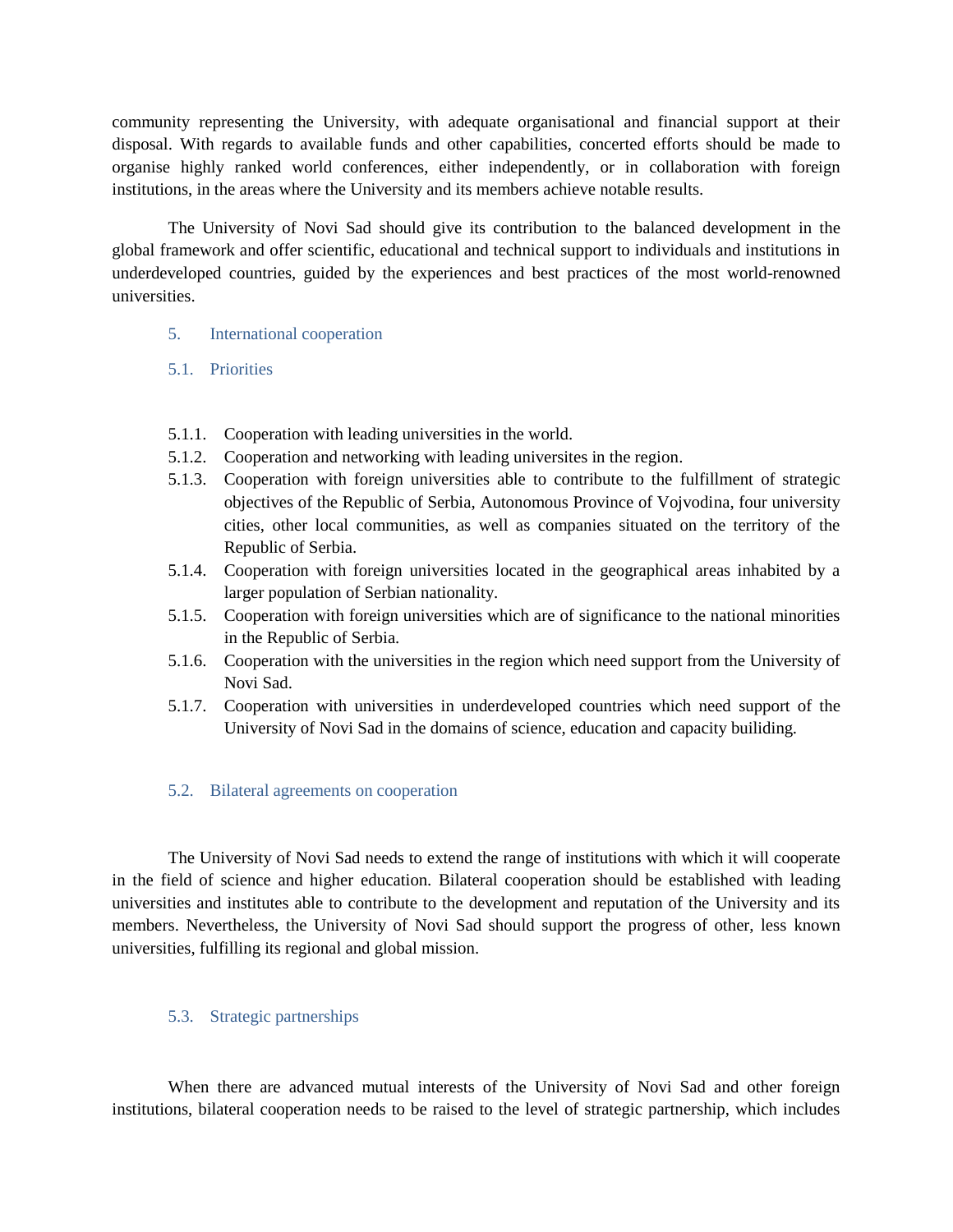coordinated activities in a number of different areas, joint coordination of large research and development projects, functional joining of resourses which are at the disposal of partner institutions, mutual capacity building activities, a common approach towards third parties, and the like. Strategic partnerships need to be developed selectively and with institution in the region and beyond, which are known for their remerkable results in the fields of science, education and knowledge transfer.

#### 5.4. Multilateral agreements on cooperation

The University of Novi Sad needs to be the initiator, holder and coordinator of large research and development projects, organiser and co-organiser of prestigious high-ranked conferences and other prominent international gatherings, in cooperation with other institutions and international organisations and associations. For this purpose, multilateral agreements on cooperation need to be in place.

### 5.5. Networking with foreign institutions, organisations and associations

The University of Novi Sad needs to be part of existing networks of universities, international organisations and associations, which enable more continual, direct and functional connections in the fields of science, education and knowledge transfer. In the areas where there is a lack of adequate forms of organisation, the University of Novi Sad should initiate cooperation and assume responsibility for networking and coordination.

#### 5.6. Participation in mobility programmes of the European Union

More extensive exchange of professors, researchers, students and administrative staff, within the Erasmus+ Programme, and other mobility schemes funded by the European Union, is one of the strategic priorities of the University of Novi Sad and its members. In this framework, the aim is to acheive the appropriate balance between the incoming and outgoing mobility at the University of Novi Sad.

### 5.7. Participation in mobility programmes of states, international organisations and associations outside the European Union

The University of Novi Sad has a strategic interest do establish and improve the exchange of professors, researchers, students and administrative staff with individual scientific and educational institutions and international organisations and associations whose seat is outside the European Union. This predominantely refers to the United States of America, the Russian Federation and the People's Republic of China.